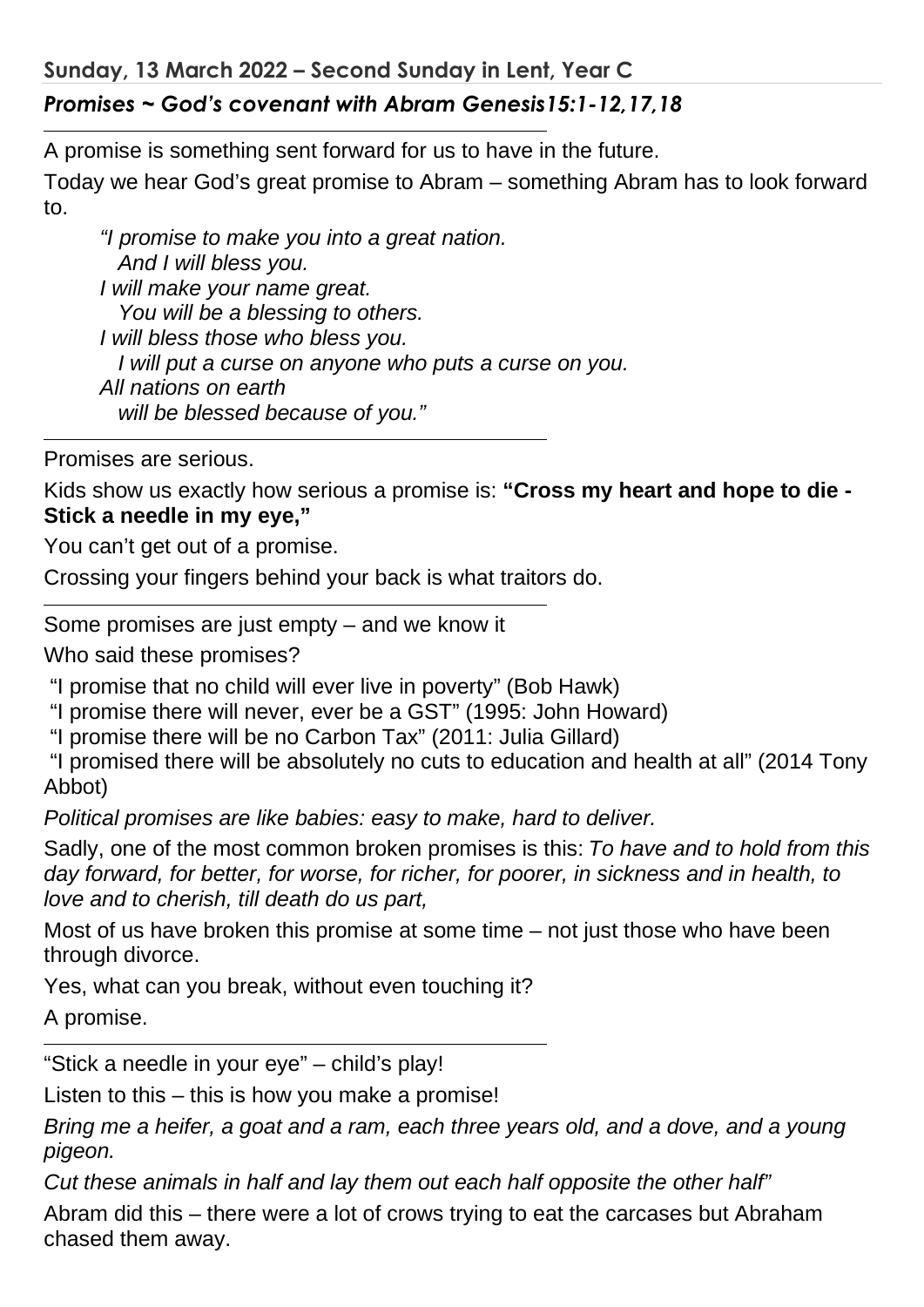That night a blazing, smoking fire-pot appeared and passed through the middle of the carcases.

God is saying I will be cut in half and eaten by crows if I do not keep the promise I made to you today.

"Poke a needle in your eye"! – Nothing!

There're so many empty promises today – most promises annoy us because we know they're not true.

This product promises to make your clothes smell like fresh lemons.

This product promises to make you smell irresistible.

This car promises to make you tough, popular, sexy, and classy.

Who can trust a promises.

We can trust God's promises.

## **Because God's has fulfilled every one of his promises already he makes his word the truth.**

We apply the Dr Phil philosophy to God's promises: *"Past behaviour is the best indicator future behaviour".* 

We know every one of God's promises of the past have come to fulfillment – which guarantees any promise He makes.

Like Slim Dusty's song "looking forward looking back" – to see your way forward you look back at the certain things in life.

## **It's the promise-maker that makes the promise – it doesn't depend on the receiver.**

In C S Lewis' biography he tells of a promise he made during WW1 to his dying mate. He promised that he would look after his mate's wife and daughter for the rest of his life.

Sound almost Hollywood doesn't it?

Here is the twist – they fell in love and got married. No Joking!

His mate's wife turns out to be absolutely awful – she was rude, obnoxious, ungrateful, arrogant, and domineering.

But Lewis never used her arrogance as an excuse to break his promise. And there is the heart of a promise: **It's the promise-maker that makes the promise – it doesn't depend on the receiver.**

To fulfil God's promise to Abraham that we will become a holy nation – God also promised a Saviour.

Without a saviour we would be nothing – certainly not Holy.

The angel promised Joseph that a child will be born and this child will be called Jesus he will *"save his people from their sins" (Matt 1:21).* 

God promises what we need – from love and compassion to harsh discipline.

If our greatest need was for information, God would have promised GOOGLE way back in the garden.

If our greatest need was technology, God would have sent Sir Mark Oliphant long ago.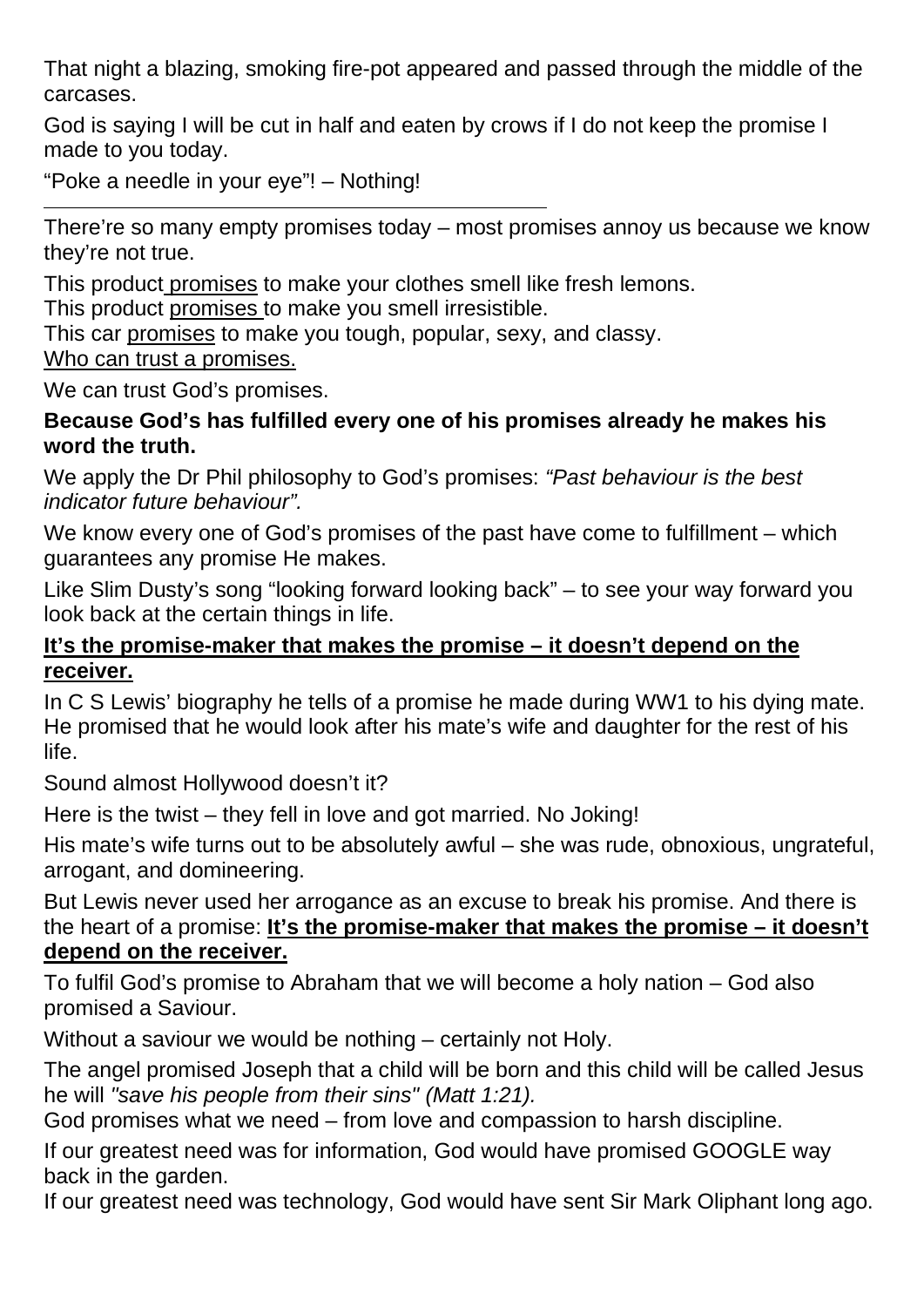If our greatest need was the arts, God would have sent us Adelle ages ago.

If our greatest need was money, God would have sent Twiggy Forest long ago.

If our greatest need was pleasure and reliability, God would have sent Harley's well before 1903.

Our greatest need is for forgiveness...to be made right with God. From the beginning of time God promised us a Saviour called Jesus "he saves".

We are looking down the barrel of Easter.

- When Jesus died on Good Friday, God made a promise that Jesus' life will pay for all our sins.
- When Jesus rose again from the dead he promised us victory over death eternal life.
- He promised that the Holy Spirit will be our helper and strength through the ups and downs of life –
- He promised us *Immanuel* which means "God will be with us".
- In our baptism he promised that he would always be our heavenly Father, and we will always be his children.

When God makes a promise, it's a done deal.

C S Lewis kept his promise to the rude, obnoxious, ungrateful, arrogant, and domineering woman.

The integrity of promise is in the promise maker, isn't it?

A promise is something not here yet, but has the power to completely change the way we deal with the "now."

## As Luther said, **"if I knew I was going to die tomorrow I would plant an apple tree today".**

He does something today – because of the promises of tomorrow.

We can live with certainty under the shadow of God's promises – like we are going to the promised land – we are promised heaven.

Let God's future promises govern how we live today.

He promises on the last day we will be presented radiant, without blemish, no sin or shame, (Jude)

So why hold onto rubbish, hate and spite, today  $-$  it's kind of pointless.

He promises that we are his face and hands in this world – "Ambassadors".

Do people see God's face in your you – in your eyes, in what you do?

Today I am just reminding us of what a promise is and the hope we live under the shadow of God's promises.

Once there was a weird SBS documentary about rats. They did all sorts of experiments on wild rats. They were typically SBS distasteful but fascinating.

They got 2 big buckets of water and ½ filled them with water. Then they put one rat in each bucket of water. Of-course the rats swam around and around looking for a way out.